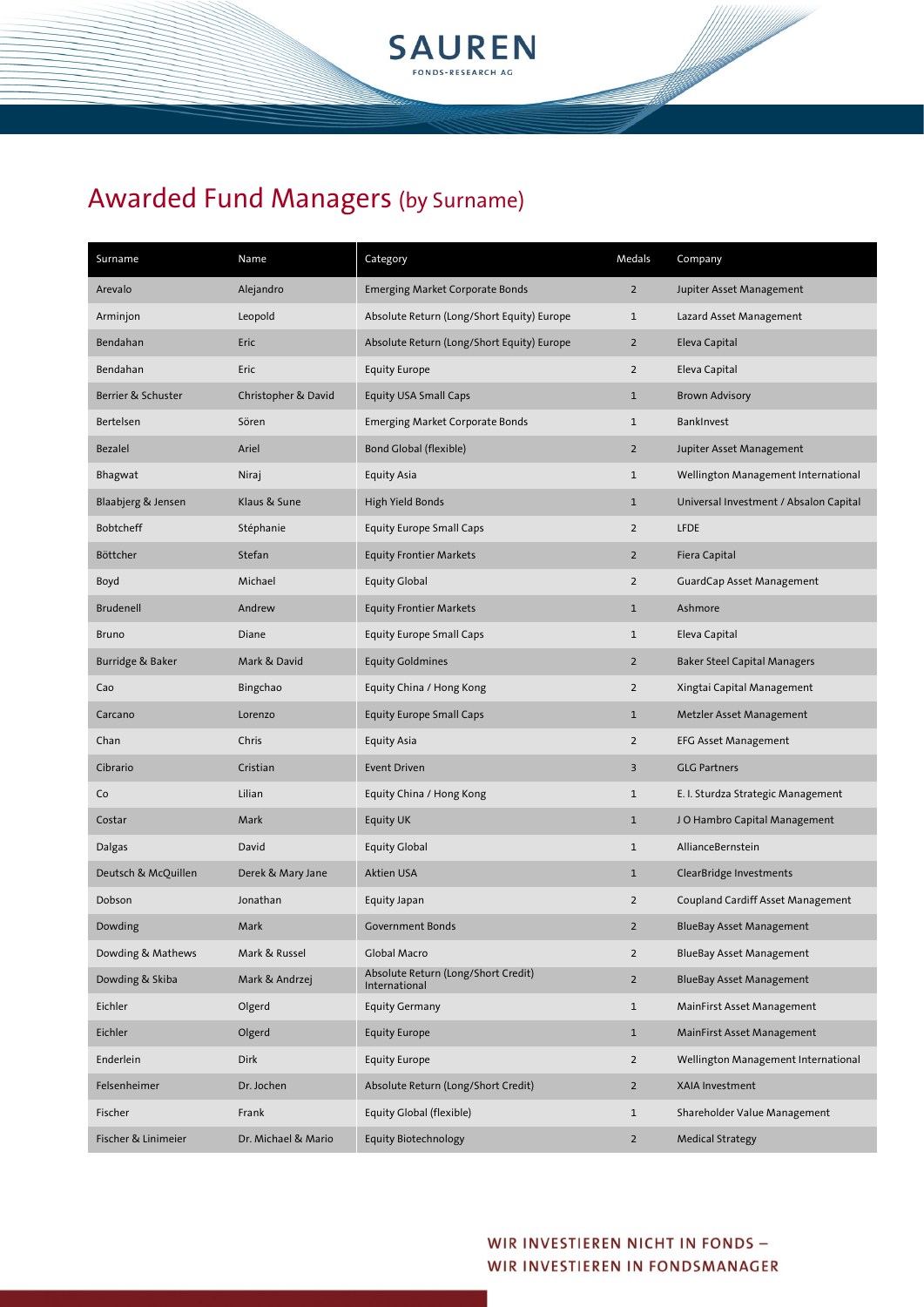

| Surname            | Name                | Category                                                        | Medals         | Company                                               |
|--------------------|---------------------|-----------------------------------------------------------------|----------------|-------------------------------------------------------|
| Flossbach          | Dr. Bert            | Multi Asset                                                     | $\overline{2}$ | Flossbach von Storch                                  |
| Foster             | Joseph              | <b>Equity Goldmines</b>                                         | $1\,$          | Lombard Odier Investment Managers /<br>Van Eck Global |
| Fujimura           | Tadahiro            | Equity Japan Small Caps                                         | $\overline{2}$ | Sparx Asset Management                                |
| Gallagher          | Niall               | <b>Equity Europe</b>                                            | $\mathbf{1}$   | <b>GAM Fund Management</b>                            |
| Gibbs              | Andrew              | Absolute Return (Long/Short Equity) Europe<br><b>Small Caps</b> | 3              | Otus Capital Management                               |
| Hanbury            | James               | Absolute Return (Long/Short Equity)<br>International            | $\overline{2}$ | <b>Brook Asset Management</b>                         |
| Hanbury            | James               | <b>Equity Global</b>                                            | $\overline{2}$ | <b>Brook Asset Management</b>                         |
| Hearn & Fiesser    | Tom & Christian     | Absolute Return (Long/Short Equity) Europe<br><b>Small Caps</b> | $\overline{2}$ | <b>Ennismore Fund Management</b>                      |
| Hornung            | Stephan             | <b>Equity Germany Small Caps</b>                                | 3              | Discover Capital                                      |
| Hornung & Struck   | Stephan & Christian | Equity Europe (flexible)                                        | $\overline{2}$ | Discover Capital                                      |
| Howard-Spink       | Leon                | <b>Equity Europe</b>                                            | $1\,$          | Schroders                                             |
| James              | <b>Jeff</b>         | <b>Equity USA Small Caps</b>                                    | 3              | Heptagon / Driehaus                                   |
| Jensen & Blaabjerg | Sune & Klaus        | <b>Emerging Market Corporate Bonds</b>                          | $\mathbf{1}$   | Universal Investment / Absalon Capital                |
| Johnson            | Ethan               | Event Driven                                                    | $\mathbf{1}$   | Lumyna Investments / Ramius                           |
| Kaldemorgen        | Klaus               | Multi Asset                                                     | $\overline{2}$ | <b>DWS International</b>                              |
| Kara               | Kurt                | <b>Equity Global</b>                                            | $\overline{2}$ | Maj Invest                                            |
| Kelton             | Oliver              | Equity Europe (flexible)                                        | $\overline{2}$ | <b>Brook Asset Management</b>                         |
| Kenigswald         | Laurent             | High Yield Bonds                                                | $\overline{2}$ | <b>Butler Investment Managers</b>                     |
| Kinoshita          | Yasuaki             | Equity Japan                                                    | $\overline{2}$ | <b>RWC Partners</b>                                   |
| Kurdyavko          | Polina              | <b>Emerging Market Corporate Bonds</b>                          | $\mathbf 1$    | <b>BlueBay Asset Management</b>                       |
| Kurdyavko & Kettle | Polina & Anthony    | Absolute Return (Long/Short Credit) Emerging<br>Markets         | $\mathbf 1$    | BlueBay Asset Management                              |
| Kurita             | Andrew              | Absolute Return (Long/Short Equity) USA                         | $\overline{2}$ | Heptagon / Kettle Hill                                |
| Lambroza           | Odell               | Convertible Arbitrage                                           | $\overline{2}$ | <b>Advent Capital Management</b>                      |
| Landers            | Will                | <b>Equity Latin America</b>                                     | $\mathbf{1}$   | <b>BTG Pactual Asset Management</b>                   |
| Lau                | Martin              | <b>Equity Asia</b>                                              | $\overline{2}$ | First State Stewart                                   |
| Lau                | Martin              | Equity China / Hong Kong                                        | $\overline{2}$ | First State Stewart                                   |
| Leidman            | Konstantin          | High Yield Bonds                                                | $\mathbf{1}$   | Wellington Management International                   |
| Lequime            | Georges             | <b>Equity Goldmines</b>                                         | $\overline{2}$ | Universal Investment / Earth Gold<br>Investments AG   |
| Li                 | Daisy               | Aktien China / Hong Kong                                        | $\mathbf{1}$   | <b>EFG Asset Management</b>                           |
| Li                 | Sophia              | Equity Japan                                                    | $\overline{2}$ | First State Stewart                                   |
| Li                 | Will                | Global Macro                                                    | $\overline{2}$ | Kepler Partners / Ocean Arete                         |
| Lipowski           | Frank               | <b>Bond Global (flexible)</b>                                   | $\overline{2}$ | Flossbach von Storch                                  |
| Love               | Tim                 | <b>Equity Emerging Markets</b>                                  | $\mathbf{1}$   | <b>GAM Fund Management</b>                            |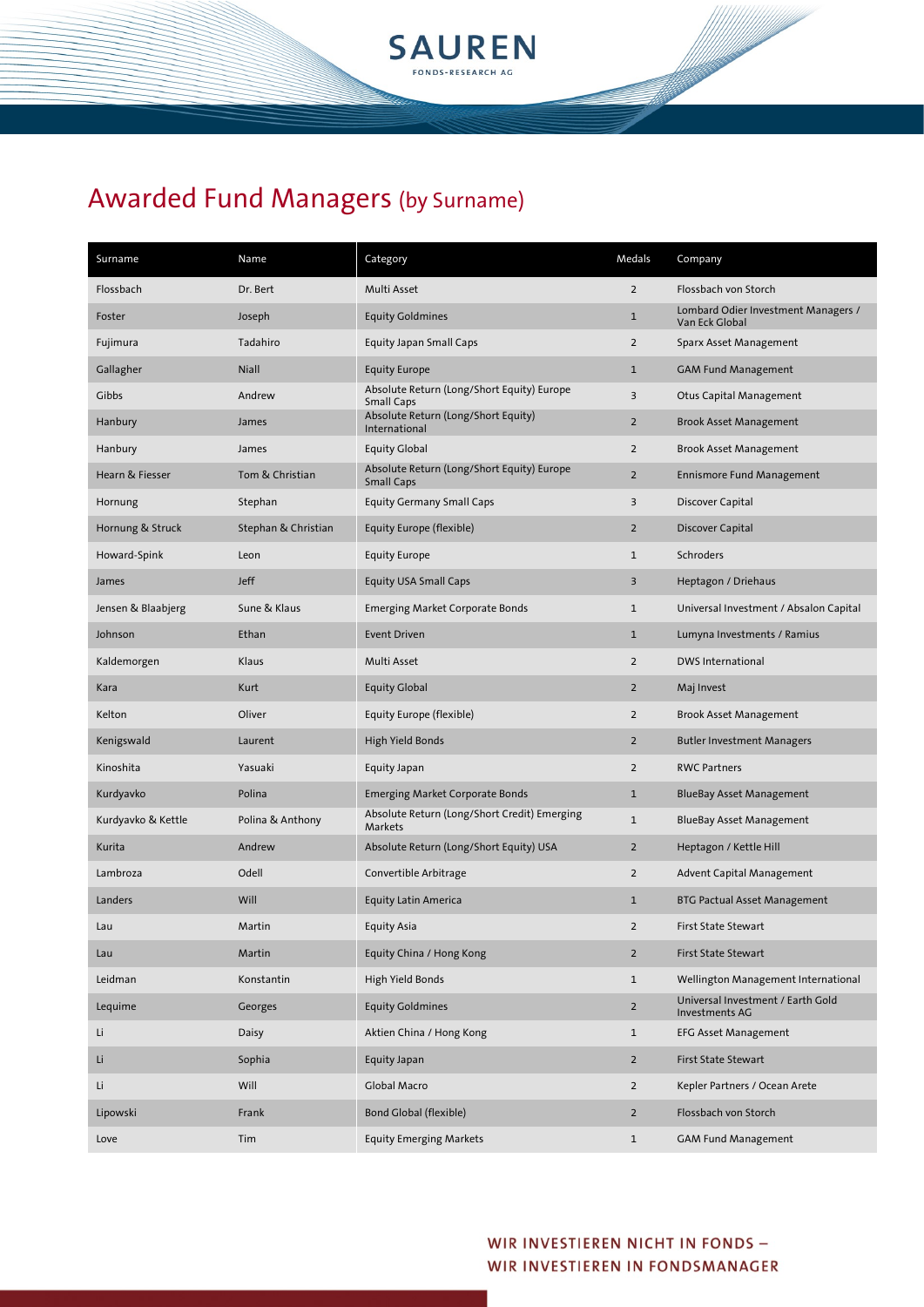

| Surname                | Name             | Category                                                | Medals         | Company                                                           |
|------------------------|------------------|---------------------------------------------------------|----------------|-------------------------------------------------------------------|
| Lundie & Reznick       | Fraser & Mitch   | <b>Bond Global (flexible)</b>                           | $\mathbf{1}$   | <b>Federated Hermes</b>                                           |
| Malloy                 | John             | <b>Equity Emerging Markets</b>                          | $\overline{2}$ | <b>RWC Partners</b>                                               |
| Mar                    | Warren           | <b>Emerging Market Corporate Bonds</b>                  | $\mathbf{1}$   | Morgan Stanley Investment<br>Management                           |
| Marriage & Warren      | Paul & John      | Absolute Return (Long/Short Equity) UK                  | $\overline{2}$ | Schroders / Tellworth                                             |
| Marriage & Warren      | Paul & John      | <b>Equity UK Small Caps</b>                             | $\overline{2}$ | Schroders / Tellworth                                             |
| McKenna                | Mark             | <b>Event Driven</b>                                     | $\overline{2}$ | <b>BlackRock Investment Management</b>                            |
| McNamara               | Paul             | Absolute Return (Long/Short Credit) Emerging<br>Markets | $\mathbf{1}$   | <b>GAM Fund Management</b>                                        |
| Meyer                  | David            | Absolute Return (Long/Short Equity)<br>International    | $\overline{2}$ | Contour Asset Management                                          |
| Miller & McLemore      | Bill & Samantha  | <b>Equity USA</b>                                       | $\overline{2}$ | <b>Miller Value Partners</b>                                      |
| Morton                 | James            | Equity Asia                                             | $\overline{2}$ | CIM / Santa Lucia Asset Management                                |
| Moskey                 | Matthew          | Event Driven                                            | $\mathbf{1}$   | Kepler Partners / Athos Capital                                   |
| Moulds                 | Thomas           | Corporate Bonds                                         | $\mathbf{1}$   | <b>BlueBay Asset Management</b>                                   |
| Muhle & Rathausky      | Henrik & Dr. Uwe | Multi Asset                                             | $\mathbf{1}$   | <b>ACATIS / GANÉ</b>                                              |
| Näf                    | Sandro           | High Yield Bonds                                        | $\mathbf{1}$   | Nordea / Capital Four                                             |
| Nême                   | Charles-Henri    | Absolute Return (Long/Short Equity) Europe              | $\overline{2}$ | <b>Exane Asset Management</b>                                     |
| Osses                  | Guillermo        | <b>Emerging Market Debt</b>                             | $\mathbf{1}$   | Man GLG                                                           |
| Perry & Stuckey        | Leo & Richard    | Absolute Return (Long/Short Equity)<br>International    | $\overline{2}$ | <b>Ennismore Fund Management</b>                                  |
| Pitoun                 | Raphael          | <b>Equity Global</b>                                    | $\overline{2}$ | <b>Trium Capital</b>                                              |
| Pitoun                 | Raphael          | Equity USA                                              | $\overline{2}$ | <b>Trium Capital</b>                                              |
| Pollack                | Steven           | <b>Equity USA Small Caps</b>                            | $\mathbf{1}$   | Robeco BostonPartners                                             |
| Price                  | <b>Nicholas</b>  | Equity Japan                                            | $\overline{2}$ | <b>Fidelity International</b>                                     |
| Price                  | <b>Nick</b>      | <b>Equity Emerging Markets</b>                          | $\mathbf{1}$   | <b>Fidelity International</b>                                     |
| Pulsford               | James            | Equity Japan                                            | $\overline{2}$ | Alma Capital Management / Eikoh<br>Research Investment Management |
| Ramallo                | Duilio           | Equity USA                                              | $\mathbf{1}$   | <b>Robeco BostonPartners</b>                                      |
| Reddy                  | Sashi            | Equity India                                            | $\mathbf{1}$   | <b>Stewart Investors</b>                                          |
| Reynolds               | Sean H.          | Convertible Arbitrage                                   | $\overline{2}$ | Lazard Rathmore                                                   |
| Riddell                | Mike             | Bond Global (flexible)                                  | $\overline{2}$ | Allianz Global Investors                                          |
| Robinson               | David            | <b>Equity Europe</b>                                    | $\overline{2}$ | Dalton Capital                                                    |
| Savvides               | Alex             | Equity UK                                               | $\mathbf{1}$   | JO Hambro Capital Management                                      |
| Schmidlin & Profitlich | Nicolas & Marc   | Multi Asset                                             | $\overline{2}$ | Universal Investment /<br>ProfitlichSchmidlin AG                  |
| Sherman                | Jamie            | <b>Event Driven</b>                                     | $\overline{2}$ | Kite Lake Capital Management                                      |
| Simon & Joshi          | Denise & Arif    | <b>Emerging Market Debt</b>                             | $\mathbf{1}$   | Lazard Asset Management                                           |
| Smith                  | Matthew          | Absolute Return (Long/Short Equity)<br>International    | $\overline{2}$ | Majedie Asset Management                                          |